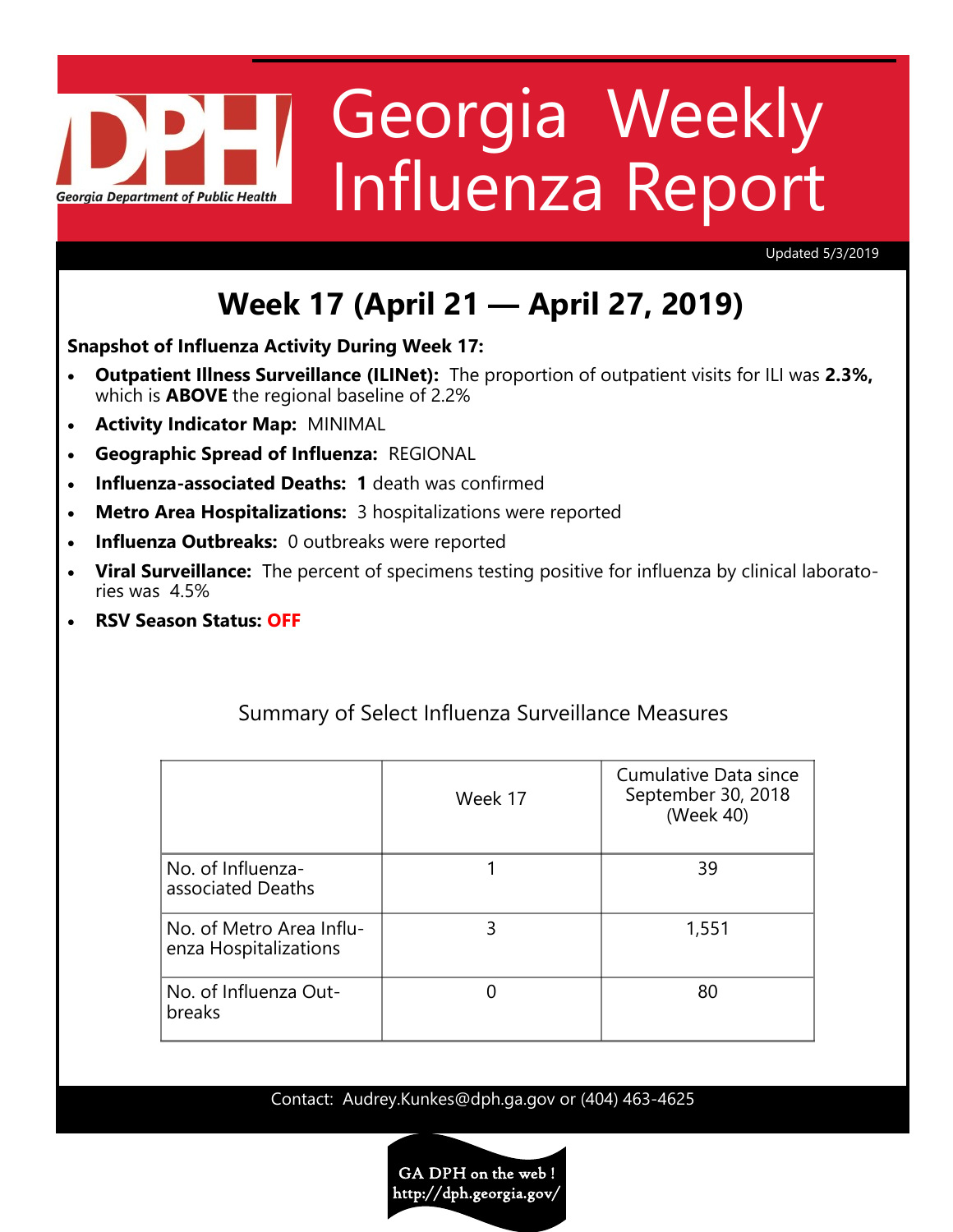

## **Outpatient Illness Surveillance**

In Georgia during week 17, 2.3% of patient visits reported through the U.S. Outpatient Influenza-like Illness Surveillance Network (ILINet) were due to influenza-like illness (ILI). The percentage is above the regional baseline of 2.2%. (ILI is defined as fever (temperature of 100ºF [37.8ºC] or greater) and cough and/or sore throat.)

A total of 96 sentinel providers reported data for week 17.

Note: The regional baseline is formulated by averaging ILI percentage during weeks of endemic activity determined by laboratory results for influenza. HHS Region 4 (AL, FL, GA, KY, MS, NC, SC, and TN) (Baseline: 2.2%).

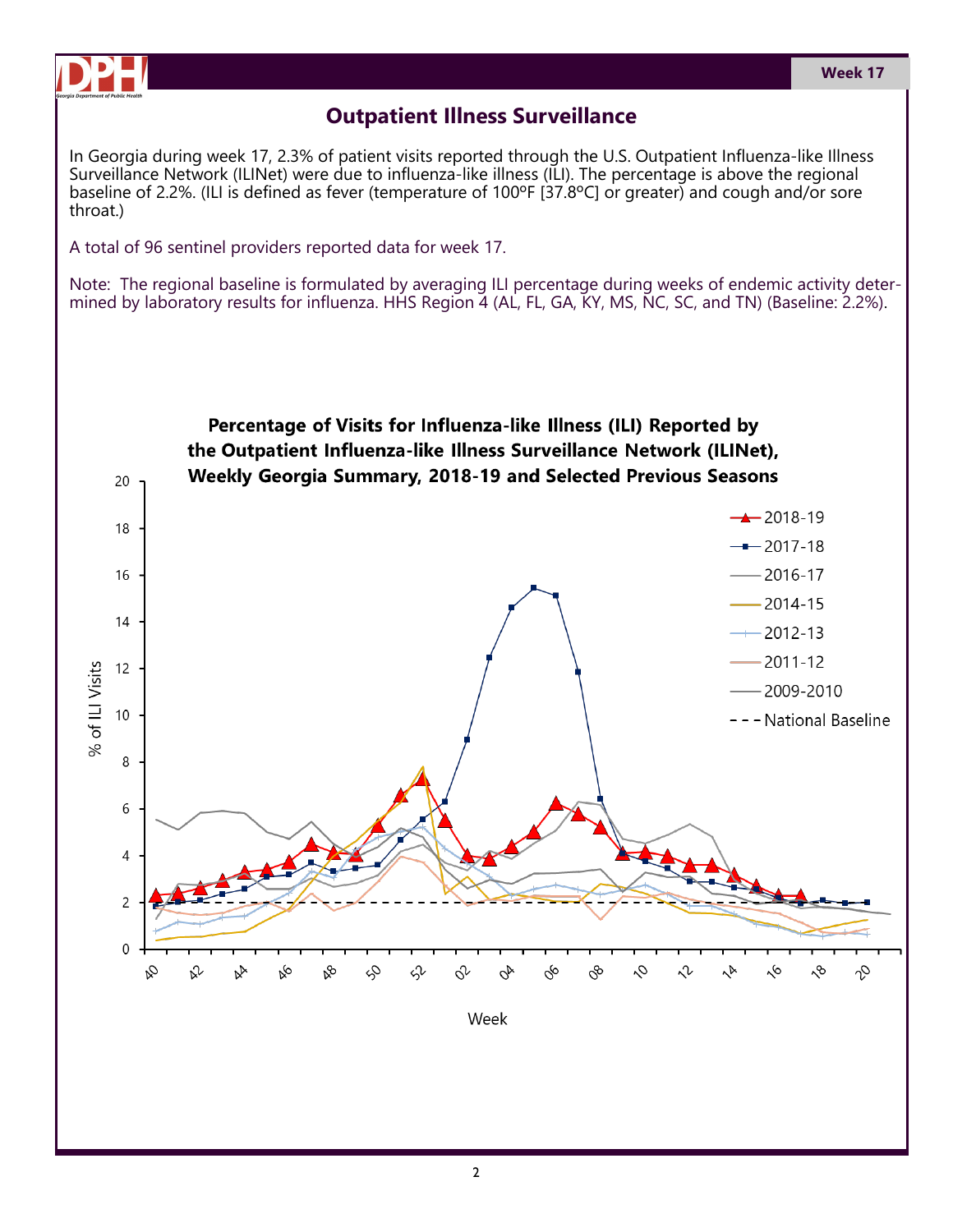

Week

#### **Summary of ILI, by Age, Reported to ILINet, Weekly Georgia, 2018-19 Influenza Season**

| Age Group in Years | No. of ILI Visits (Week 17) | Cumulative Data since Sep-<br>tember 30, 2018 (Week 40) |
|--------------------|-----------------------------|---------------------------------------------------------|
| $0 - 4$            | 654                         | 31,148                                                  |
| $5 - 17$           | 614                         | 32,085                                                  |
| 18-49              | 405                         | 22,202                                                  |
| $50 - 64$          | 161                         | 7,801                                                   |
| $65+$              | 109                         | 5,229                                                   |
| Total              | 1,943                       | 98,465                                                  |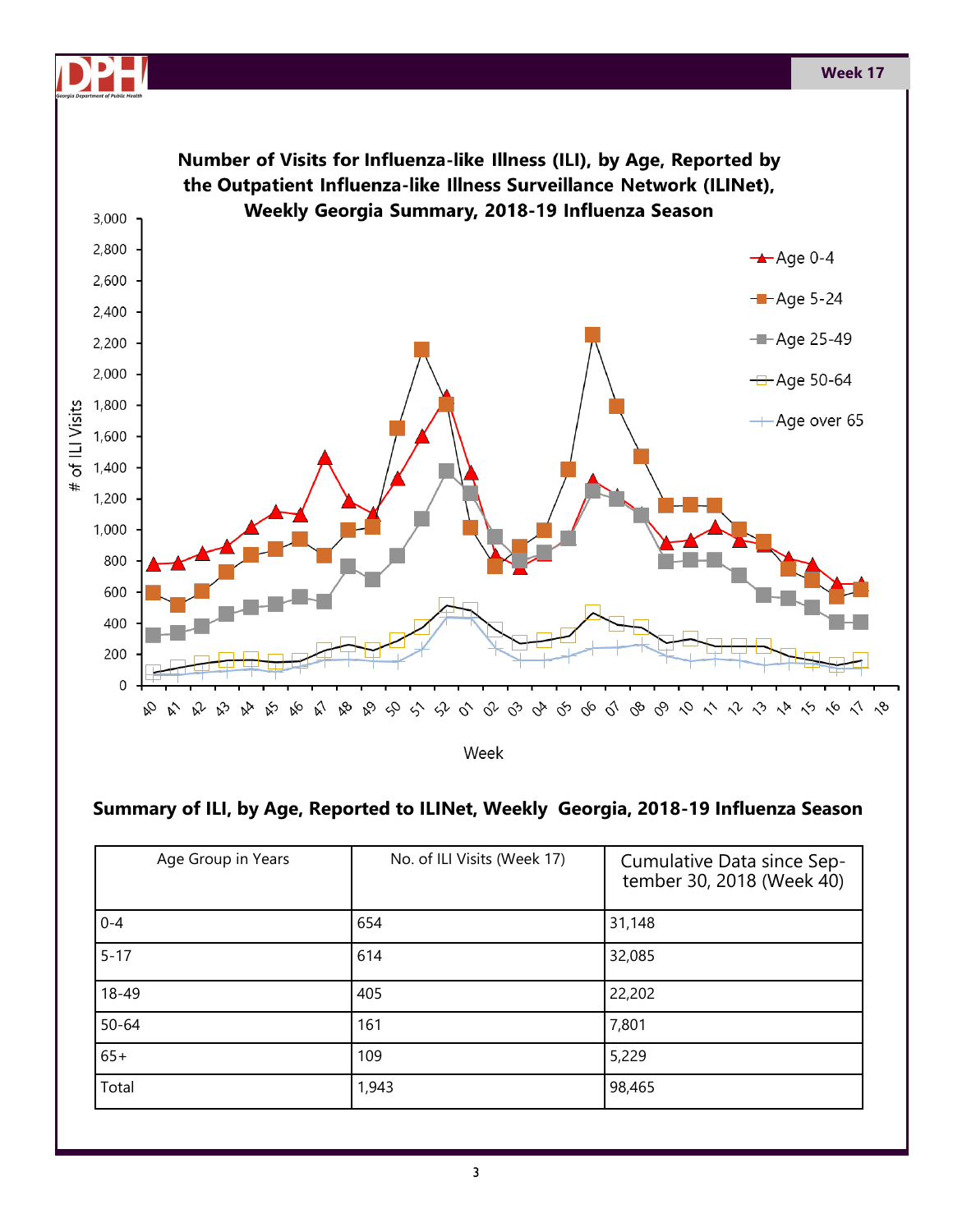



## **ILI Activity Indicator**

ILI Activity Levels measure ILI activity each week. Activity levels are based on the percent of outpatient visits in Georgia due to ILI compared to the 3 year average of ILI visits during weeks with little or no influenza virus circulation.

During week 17, the activity level in Georgia was **MINIMAL = 3**



#### **Geographic Spread of Influenza**

Geographic spread is measured weekly and reflects geographic dispersion of influenza and is not an indicator of influenza severity.

During week 17, the geographic spread of influenza in Georgia was **REGIONAL**



Weekly Influenza Activity Estimates of Geographic Spread, Georgia, 2018-19 Influenza Season

**No Activity:** No laboratory-confirmed cases of influenza and no reported increase in the number of cases of ILI. **Sporadic:** Small numbers of laboratory-confirmed influenza cases or a single laboratory-confirmed influenza outbreak has been reported, but there is no increase in cases of ILI.

**Local:** Outbreaks of influenza or increases in ILI cases and recent laboratory-confirmed influenza in a single region of the state. **Regional:** Outbreaks of influenza or increases in ILI and recent laboratory confirmed influenza in at least two but less than half the regions of the state with recent laboratory evidence of influenza in those regions.

**Widespread:** Outbreaks of influenza or increases in ILI cases and recent laboratory-confirmed influenza in at least half the regions of the state with recent laboratory evidence of influenza in the state.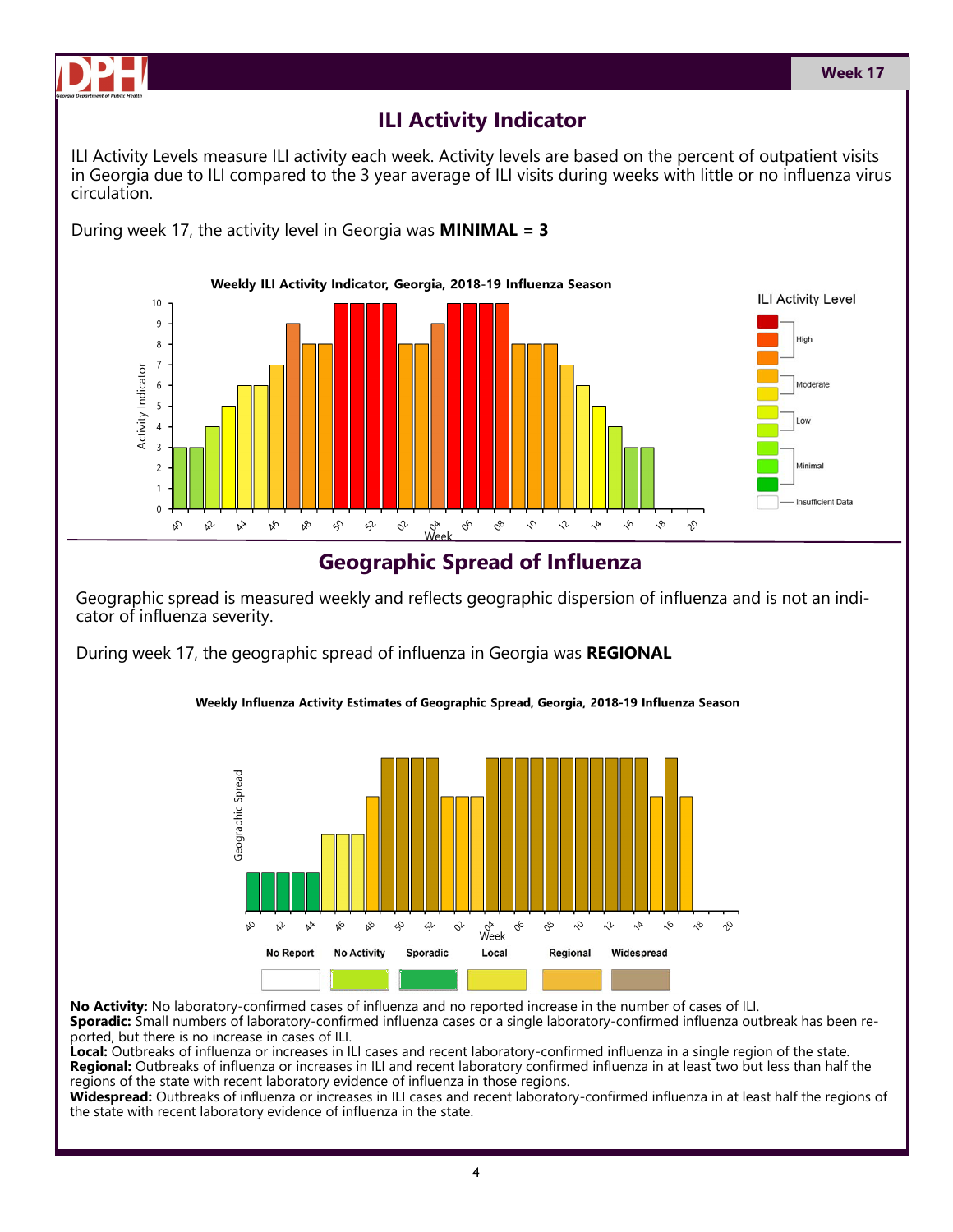

### **Influenza-Associated Mortality**

Influenza-associated deaths (in all ages) are reportable by law in the state of Georgia. To be confirmed as a as influenza-associated death, the person must have a clinically compatible illness, a positive influenza test, no documented recovery between the illness and death.

There was 1 influenza-associated death reported in Georgia during week 17.

A total of 39 influenza-associated deaths have been confirmed for the 2018-2019 season.



Number of Laboratory Confirmed Influenza Deaths by Week of Death: Georgia Summary, 2018-19 Influenza Season

Week

#### **Summary of Influenza-associated Deaths, by Age, Georgia, 2018-19 Influenza Season**

| Age Group in Years | No. of Flu Deaths (Data Cumulative since Week<br>40) |
|--------------------|------------------------------------------------------|
| $0 - 4$            |                                                      |
| $5 - 17$           | 2                                                    |
| 18-49              | 4                                                    |
| $50 - 64$          | 10                                                   |
| $65+$              | 22                                                   |
| Total              | 39                                                   |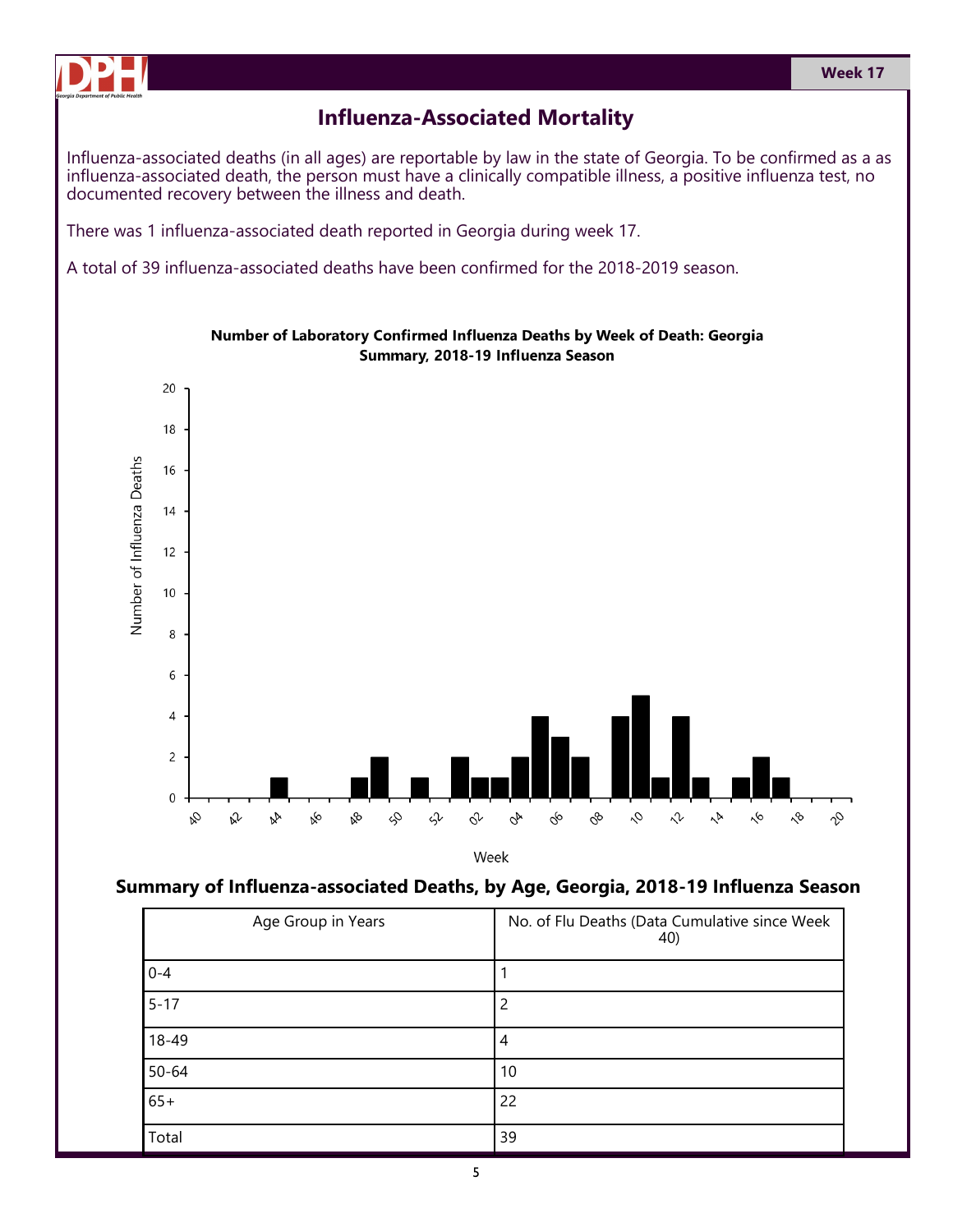

# **Influenza-Associated Hospitalizations**

The Influenza Hospitalization Surveillance Network (FluSurv-Net) reports laboratory confirmed influenza hospitalizations in the eight county metro Atlanta area (Fulton, DeKalb, Clayton, Cobb, Douglas, Gwinnett, Rockdale, and Newton) for the 2018-2019 influenza season.

There were 3 laboratory confirmed influenza hospitalizations confirmed for week 17.

A total of 1,551 laboratory confirmed influenza hospitalizations have been reported for the 2018-2019 season.





| Age Group in Years | No. of Flu Hospitalization<br>(Cumulative Data since Week 40) | Hospitalization Rate (per 100,000<br>population) |
|--------------------|---------------------------------------------------------------|--------------------------------------------------|
| $0 - 4$            | 148                                                           | 55.32                                            |
| $5 - 17$           | 125                                                           | 16.89                                            |
| 18-49              | 331                                                           | 17.59                                            |
| $50 - 64$          | 325                                                           | 43.12                                            |
| $65+$              | 622                                                           | 136.79                                           |
| Total              | 1,551                                                         | 37.85                                            |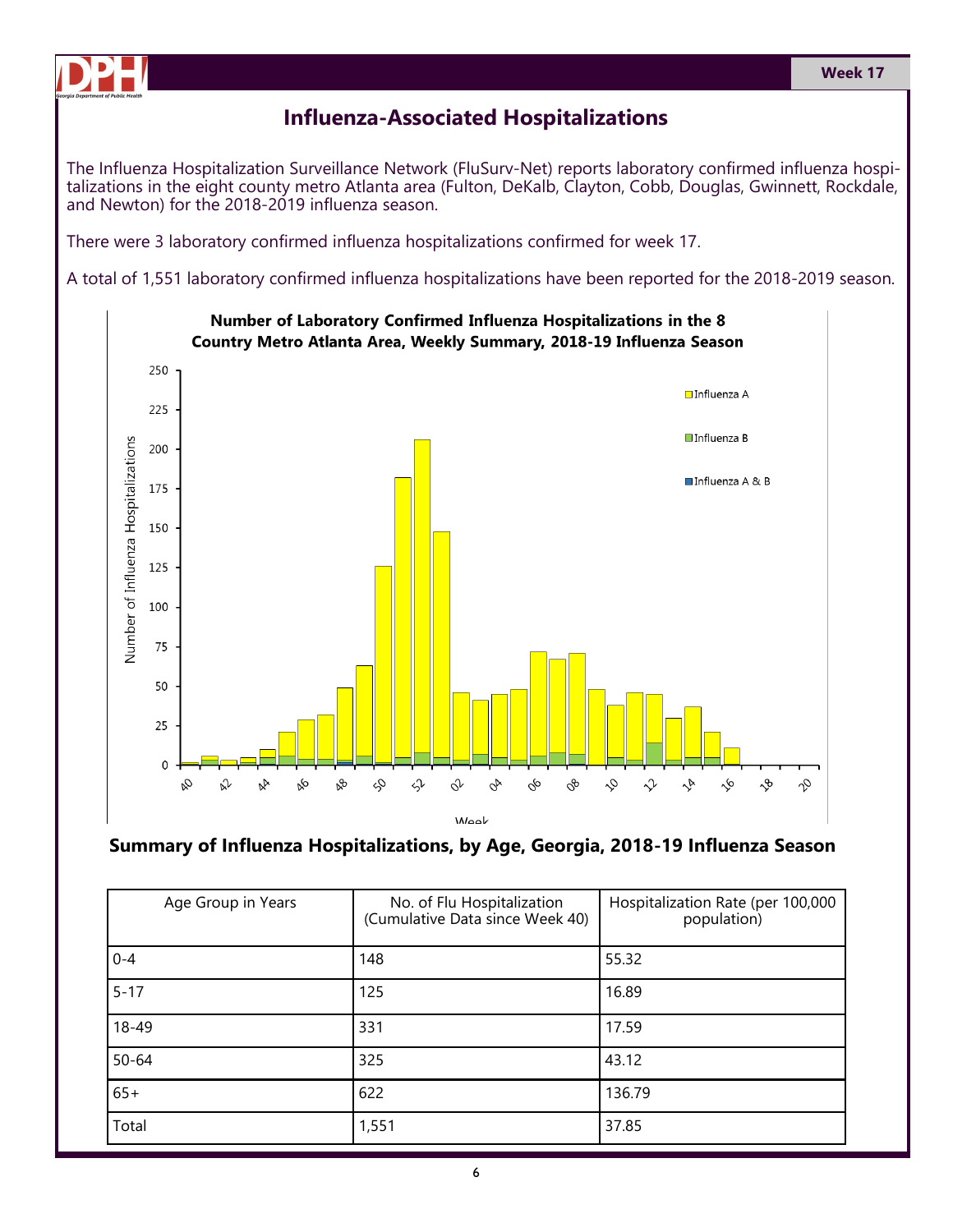

# **Influenza Outbreaks**

Influenza outbreaks are reportable by law in the state of Georgia.

0 influenza outbreaks were reported for week 17.

A total of 80 laboratory confirmed influenza outbreaks have been reported in Georgia for the 2018-2019 season.

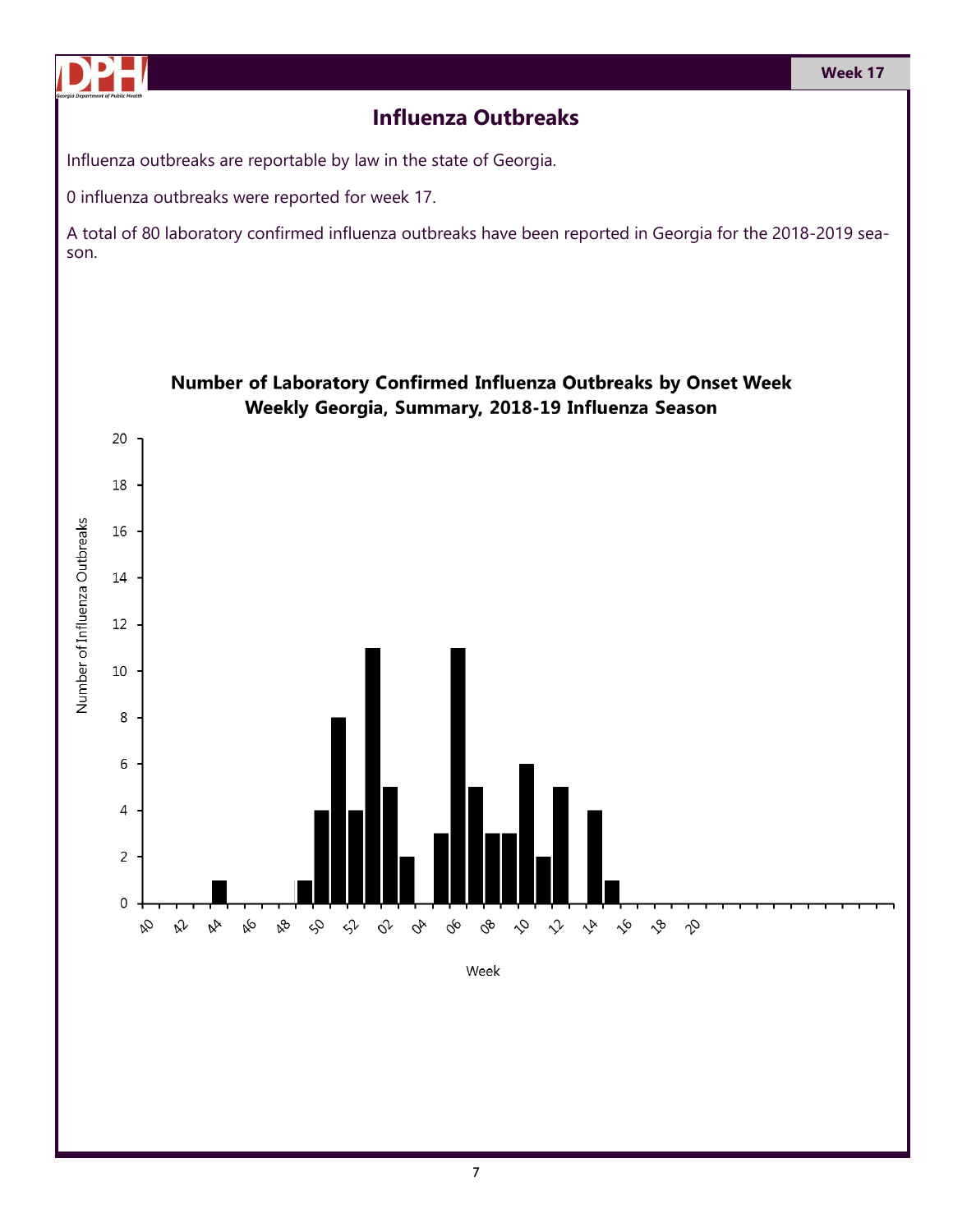

The National Respiratory and Enteric Virus Surveillance System (NREVSS) and World Health Organization (WHO) collaborating laboratories (a combination of clinical and public health laboratories) report the total number of respiratory specimens tested for influenza and the number of positive for influenza, by virus type. Public Health Laboratories provide data about influenza virus subtypes and lineages (next page).

During week 17, clinical laboratories in Georgia reported testing 592 specimens, of which 4.5% were positive for influenza.



**Summary of Influenza Tests from Clinical Laboratories, Georgia, 2018-19 Influenza Season**

|                           | Week 17 | Cumulative Data Since Week 40 |
|---------------------------|---------|-------------------------------|
| No. of specimens tested   | 592     | 42,374                        |
| No. of positive specimens | 27      | 5,086                         |
| Influenza A               | 19      | 4,660                         |
| Influenza B               | 8       | 426                           |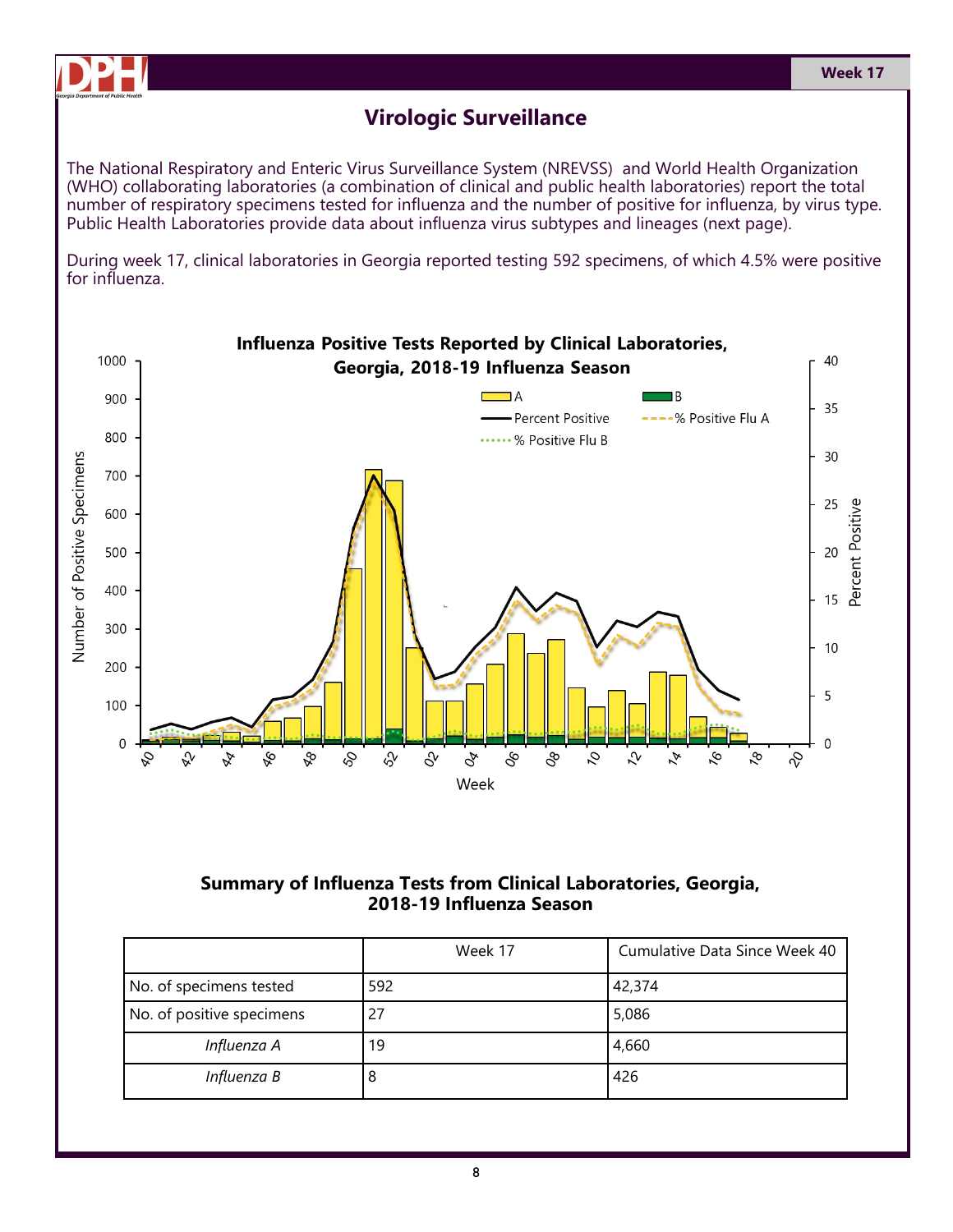**Week 17**



#### **Summary of Influenza Tests from Public Health Laboratories, Georgia, 2018-19 Influenza Season**

|                                     | Cumulative Data Since Week 40 |
|-------------------------------------|-------------------------------|
| No. of specimens tested             | 1,562                         |
| No. of Positive Specimens           | 704                           |
| Influenza A (subtype not performed) | 14                            |
| $A(H1N1)$ pmd09                     | 196                           |
| H3                                  | 485                           |
| Influenza B (lineage not performed) | 2                             |
| Yamagata lineage                    | 4                             |
| Victoria lineage                    | 3                             |